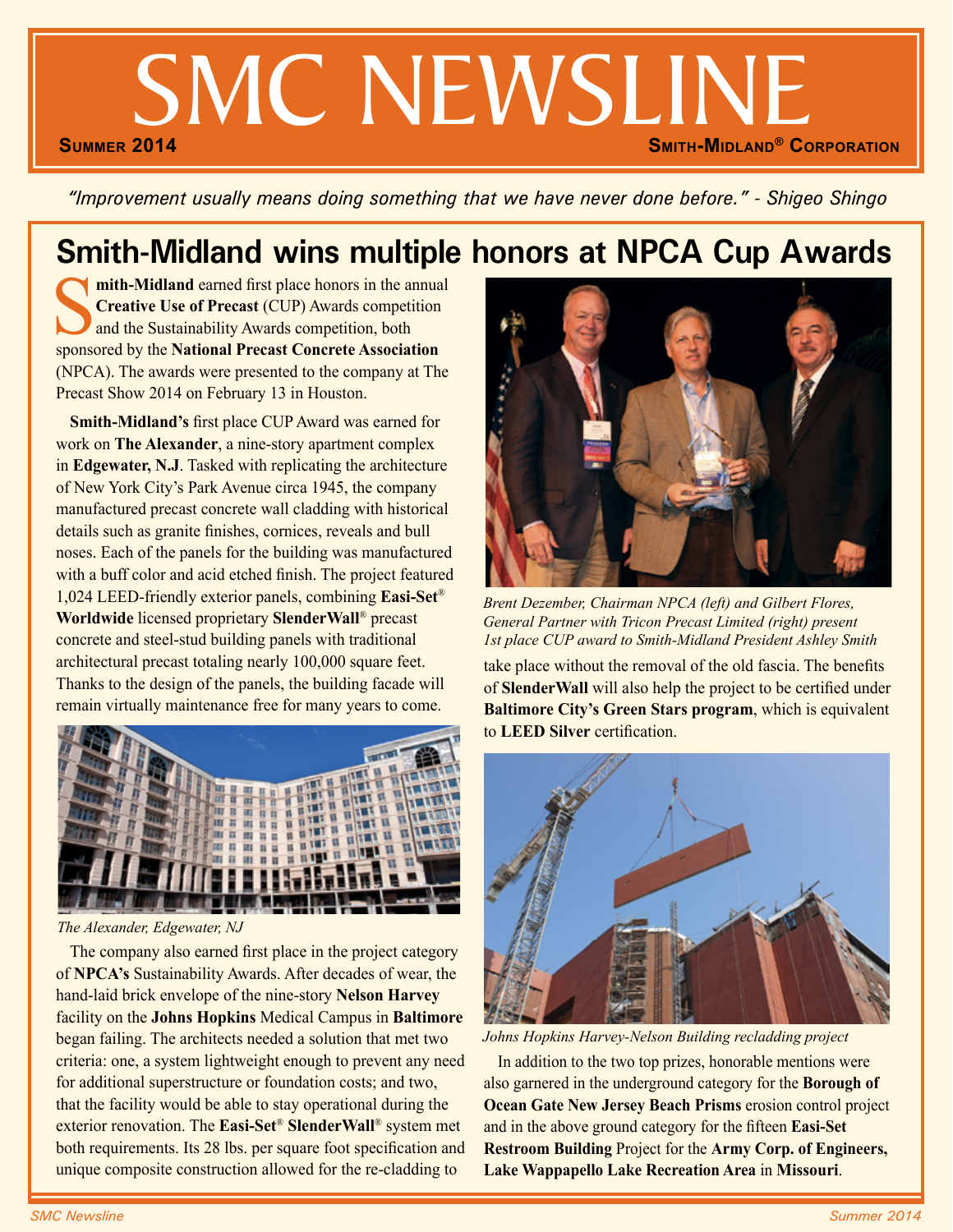### **Smith-Midland says farewell to two long-term contributors**



*Curtis Robinson thanks Dave for his friendship and service*

Bid a sad farewell to a leader, mentor, warrior and friend. A true "son of SMC", **David Holtz** retired in March 2014 after ushering **SMC's Quality Control Department** into the "**age of Lean**". Through tireless efforts, and cunning diplomacy he was able to help SMC reach a high level of excellence in Quality. David was a nimble and effective leader, always willing to lead by example. While at SMC he initiated standard work, implemented 5S and helped re-write the Quality System Manual. David was also an extremely adept and effective coach, most revered by his beloved technicians and those of us fortunate enough to work with him. Ever the optimist, David's ability to stay cool under pressure and creative problem-solving methods were the stuff of legend - and heralded both far and near. David's in-depth precast savvy also helped SMC turn out some of the most awe-inspiring projects in its history, with projects that included stadiums, bunkers, museums, zoos, office buildings, hospitals and more. David will be missed by us all!

**Finally Curtis Robinson thanks Dave**<br>For his friendship and service<br>years and returned in 2000 to head up engineering and project management, **immy Dean** retired!! Well almost. Jimmy started working at SMC in 1985 as **VP of Operations**. He left us for almost six

then added scheduling to his duties. Jimmy again served as VP of Operations in 2012. His extensive experience in the precast industry and drive to meet our customers schedules have been valuable to our continued success over the years. Even after his "retirement", Jimmy continues to work part time in project management, scheduling, and special projects. We appreciate Jimmy's loyalty to SMC and everyone that works here. Hopefully Jimmy can also spend time golfing, following Virginia Tech sports, and relaxing with his wife, Pat.



*Ashley Smith presents Jimmy with his service award*

### **SMC repeats Gold Status in ABC Safety Award program**



**Associated Builders and Contractors, Inc.** (ABC) has awarded **Smith-Midland Corporation** with the prestigious **Gold Level of Achievement Safety Training and Evaluation Process (STEP) Award** for the second year in a row. The STEP Award recognizes companies for their meritorious safety performance in a given year. The award winners are determined using safety factor calculations that incorporate data from **Occupational Health and Safety Administration** (OSHA) reports and require companies to have extensive programs covering personnel training, on-the-job performance, documentation and evaluations. Each year, over 2,000 contractors of various sizes participate in the STEP program. The awards are based on 20 key elements of a contractor's safety

program that includes safety policies, employee commitment and training, as well as management commitment and budgeting.

### **Special luncheon held to celebrate year with no lost time accidents**

This spring, all of **Smith-Midland's** employees were treated to a special BBQ cookout luncheon to celebrate everyone's outstanding effort in continuing our drive to a perfect safety record. Worker safety is one of the core defining principals of **Smith-Midland's** approach to good business practices. **Andy East**  presented a detailed explanation of our accomplishments and improvements over the last three years. With everyone's help we were able to achieve a record of only five minor recordable accidents during 2013, resulting in 0 lost work days. Our average safety statistics are approximately half of the recognized **OSHA**  averages for our industry. Our continued diligence keeps us in good standing with customers who require above average safety records as a prerequisite for doing business. Big congratulations to everyone. Continue to work smart and be safe!

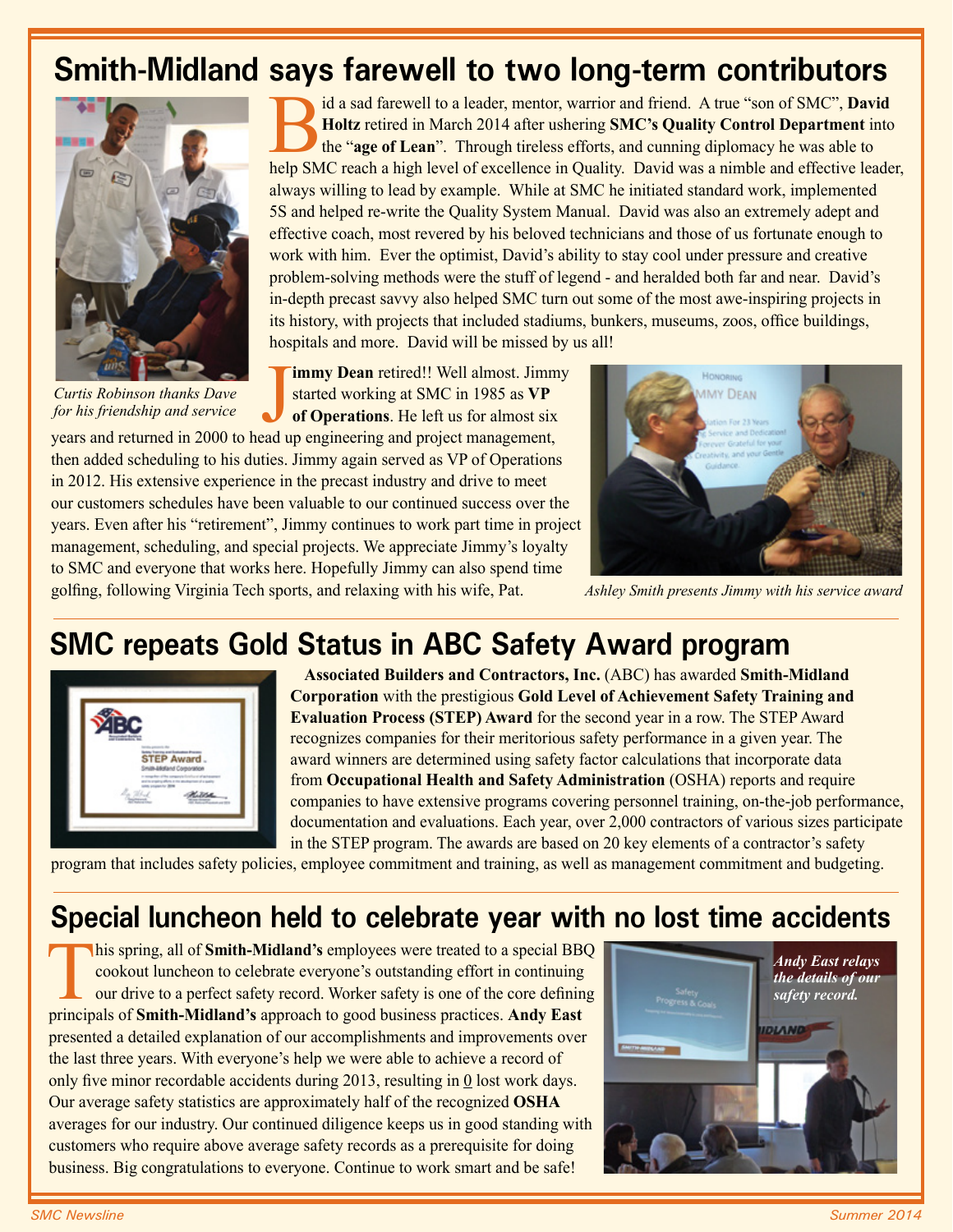### **Recent Smith-Midland Projects**



#### **B63 Dulles Sound Wall**

Smith-Midland was honored to have been chosen as the precast is supplying for this Dulles Connector Road project, which is positioned between I-495 and I-66 in Fairfax County, VA. SMC is supplying 277,000 square feet of sound wall with SoftSound and 8,800 square feet of Retaining Wall. This project is located on a highly traveled road amid sensitive neighborhoods. The Lane Construction Corporation is the contractor and VDOT is the owner.



#### **Ocean Gate, NJ Beach Prisms**

The residents of Ocean Gate, NJ welcomed the installation of 35 Beach Prisms erosion control barriers as a first phase of protection against further damage as received from Superstorm Sandy. The Army Corp. of Engineers permitted the project, and along with other governmental agencies, will monitor the long-term success of the installation with an eye to the use of Beach Prisms as a wide-spread solution. This is the first installation in New Jersey.



#### **Hauppauge Office Park**

Hauppauge Office Park is a 270,000 square foot, class A office complex in Long Island, NY. The building was built by J. Petrocelli Contracting, Inc. This project consists of 20,000 square feet of SlenderWall panels with white concrete and a medium sandblast finish, which was chosen to match other buildings in the immediate area.

#### **State Police Buildings/Range Tower**

SMC was awarded this project by Southwood Building Systems to furnish, deliver, and install  $(2)$   $20'x24'$  restroom buildings,  $(4)$ 12'x20' buildings that serve as observation towers, and (104) sound baffle panels for the Virginia State Police Shooting Range. The ADA compliant structures are two-sided with two stalls and a sink per side. The observation towers are unique because half of the building is elevated and supported on pedestals, so officers can view candidates' progress while training.

#### **Navy Stadium Phase II**

Navy-Marine Corps Memorial Stadium is an outdoor athletic stadium near the campus of the U.S. Naval Academy in Annapolis, Maryland. In 2010 the stadium underwent a major renovation and is now undergoing its second phase. Smith-Midland is pleased to be selected again by Structure Tone, Inc. to supply approximately 6,000 square feet of architectural precast panels.

#### **Fort AP Hill Restrooms**

The Army wanted to demo existing structures and replace them with (17) prefabricated restroom buildings. Valued at over \$700,000, American Water Operations and Maintenance, Inc. chose Smith-Midland due to our proven record of high product quality, excellent customer service, and prime geographical location.

# **Standardized Lean Training Introduced**

**Solution 1.5 mith-Midland Leadership** is committed to transforming the company into a lean thinking organization bringing value to our customers by driving out waste at all levels, improving safety and quality, and at the a lean thinking organization bringing value to our customers by driving out waste at all levels, improving safety and quality, and at the same time making the work easier, better, faster, and cheaper. To ensure everyone has a basic understanding of **Lean Thinking**, nine two-hour training sessions were recently held company wide discussing the **seven deadly wastes**, the importance of **5S**, and c**ontinuous improvement.** The training sessions included class room lectures,



videos, and simulations. In the future all new employees will be scheduled to go through the basic Lean training.

Today many areas around the company are rolling out 5S procedures and finding ways to eliminate waste through the use of **Kanbans\*, mapping value streams**, and the development of **Total Productive maintenance systems**.

Continuing **Smith-Midland's** journey towards operational excellence by applying **Lean principles**, **Bruce Hamilton** with the **Greater Boston Manufacturing Partnership** spent two days working with members of the SMC team on developing **Standardized Work**. Bruce spent time discussing the various types of waste including overproduction, excess transportation and scrap that have a negative impact on quality and the company's bottom line. The participants discussed the importance of continuous improvement, referred to as **Kaizen\*\***, for every person, every day. They also had the opportunity to make observations on the shop floor, conduct time studies, and make suggestions to make work safer, easier, better, and cheaper.